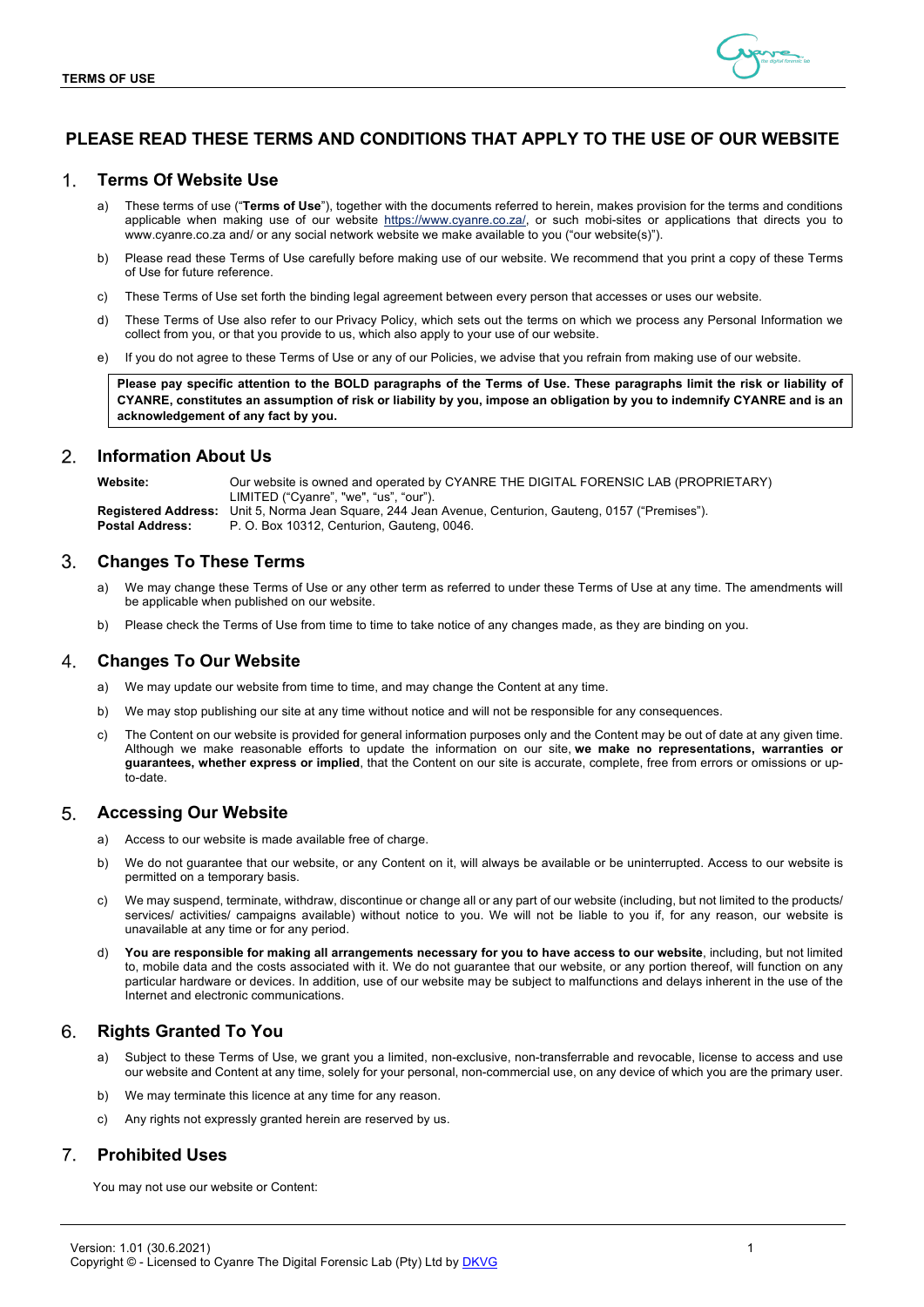

- a) in any way that breaches any applicable local, national or international law or regulation (including intellectual property laws);
- b) in any way that is unlawful or fraudulent, or has any unlawful or fraudulent purpose or effect;
- c) in any way that encourages any illegal activity, including, but not limited to, promoting or facilitating access to, use of and/ or sale of illegal substances, services, information and/ or devices;
- d) to transmit, or procure the sending of, any unsolicited or unauthorised advertising or promotional material or any other form of similar solicitation (for example: Spam);
- e) to knowingly transmit any data, send or upload any material that contains viruses, Trojan horses, worms, time-bombs, keystroke loggers, spyware, adware or any other harmful programs or similar computer code designed to adversely affect the operation of any computer software or hardware into our website or the Content used by us or any other Users of our website;
- f) to access or attempt to access, without authority, interfere with, damage, alter, corrupt or disrupt any data or part of our website or the equipment or network on which the website is stored; and/ or
- g) in any way to facilitate or assist any third party to do any of the above.

You may further not:

- a) remove any copyright, trademark or other proprietary notices from any portion of our website or from the Services available;
- b) reproduce, copy (direct or in-direct), modify, adapt, prepare derivative works based upon, distribute, license, lease, sell, resell, transfer, publicly display, publicly perform, transmit, stream, broadcast or otherwise exploit our website or the Services (or any part thereof);
- c) decompile, reverse engineer or disassemble our website or the Services except as may be permitted by applicable law;
- d) cause or launch any programs or scripts for the purpose of scraping, mirroring, indexing, surveying, or otherwise data mining any portion of our website or unduly burdening or hindering the operation and/ or functionality of any aspect of our website;
- e) frame our website or any part thereof;
- f) access or use our website or the Content through automated means, including through the use of robots, spiders, or offline readers (other than by individually performed searches on publicly accessible search engines for the sole purpose of, and solely to the extent necessary for, creating publicly available search indices - but not caches or archives - of our website or the Content and excluding those search engines or indices that host, promote, or link primarily to infringing or unauthorised content);
- g) transmit content that the user does not own or does not have the right to publish or distribute; or
- h) attempt to gain unauthorised access to or impair any aspect of our website or its related systems or networks.

**E-mail addresses, names, telephone numbers, physical addresses and/ or fax numbers published on our website may not be incorporated into any database used for commercial purposes or electronic marketing or similar purposes. The presentation of such details is no "opt-in"/ permission from us to utilise same.**

# **Intellectual Property Rights**

- a) We are the owner and/ or rightful licensee of all intellectual property rights (including but not limited to, concepts, know-how, data processing techniques, copyrights, patents, designs (including the website look and feel and lay out and photos), inventions, trademarks, trade names, tables and compilations of data which are created, invented and/ or developed, registered or unregistered) in our website and Content.
- b) Unless specifically stated in these Terms of Use, your use of the Website grants no rights to you in relation to our intellectual property rights (or the intellectual property rights of third parties).
- c) You may copy, and may download extracts, of any page(s) from our website for your personal use and to determine whether you wish to use our Services or any of the other services advertised on our website. You may draw the attention of others to content posted on our website or by sharing same via social networks or other means available. Any other use, distribution or reproduction of our Content is prohibited unless expressly authorised in these Terms of Use or by law.
- d) You must not modify the copies of any materials you have printed off or downloaded from our website in any way, and you must not use any illustrations, photographs, video or audio sequences or any graphics separately from any accompanying text or claim that it is yours. Our status as the authors of Content on our website must always be acknowledged.

Neither these Terms of Use nor your use of our website or Services convey or grant to you any rights:

- a) in or related to our website except for the limited license granted under paragraph 6 above; or
- b) to use or reference in any manner our business names, service names, product names, logos, trademarks, designs or services marks or those of our licensors (registered or un-registered).

#### 9. **Limitation Of Our Liability**

a) **WE PROVIDE OUR WEBSITE TO YOU ON AN "AS-IS" AND ON AN "AS-AVAILABLE" BASIS. TO THE EXTENT PERMITTED BY LAW, WE EXCLUDE ALL CONDITIONS, WARRANTIES, REPRESENTATIONS OR OTHER TERMS WHICH MAY APPLY TO OUR WEBSITE OR ANY CONTENT ON IT, WHETHER EXPRESS OR IMPLIED. IN ADDITION, WE MAKE NO REPRESENTATION, GUARANTEE OR WARRANTY REGARDING THE QUALITY, RELIABILITY, SUITABILITY, ACCURACY, CORRECTNESS OR AVAILABILITY OF OUR WEBSITE OR ANY OF OUR SERVICES OR ACTIVITIES OR OTHER INFORMATION, OR THAT PROVIDED BY ANOTHER USER, THROUGH THE USE OF OUR WEBSITE, OR THAT THE USE OF**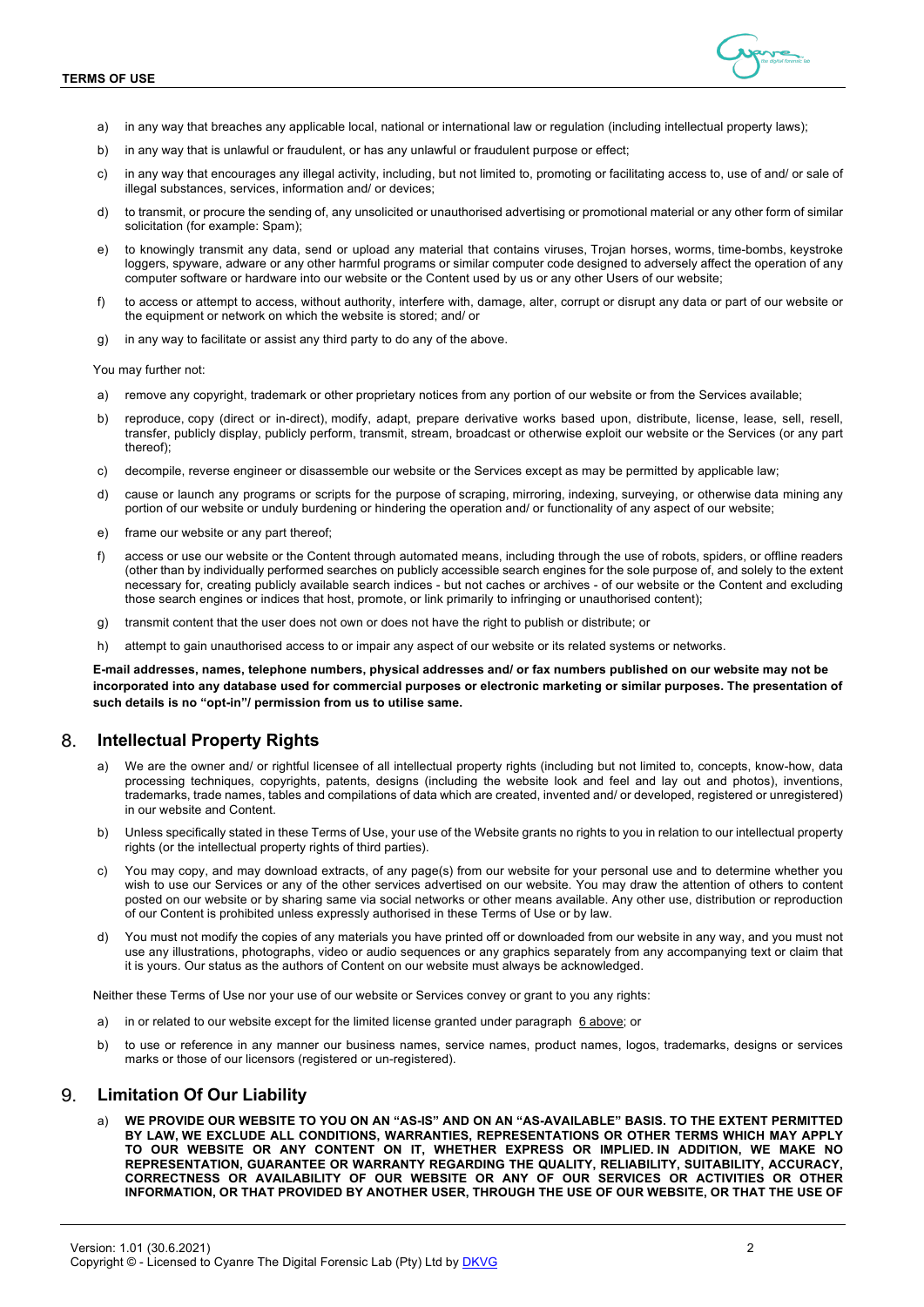

**OUR WEBSITE WILL BE UNINTERRUPTED OR ERROR-FREE. YOU AGREE THAT IT IS WITHIN YOUR SOLE DISCRETION TO USE OUR WEBSITE AND THAT THE ENTIRE RISK ARISING OUT OF YOUR USE OF OUR WEBSITE REMAINS SOLELY WITH YOU.**

- b) **WE, OUR OWNERS, DIRECTORS, AFFILIATES, PARTNERS, EMPLOYEES, AGENTS, AUTHORISED SUB-CONTRACTORS AND/ OR CONTRIBUTORS (WHERE APPLICABLE) SHALL NOT BE LIABLE FOR DIRECT, INDIRECT, INCIDENTAL, SPECIAL OR CONSEQUENTIAL DAMAGES OF ANY KIND WHATSOEVER OR HOWSOEVER CAUSED ARISING FROM INFORMATION MADE AVAILABLE ON (OR BY MEANS OF) OUR WEBSITE, OTHER USERS THEREON, OR THE ACCESS OR USE OF OUR WEBSITE OR THE USE OF ANY OF OUR OR ANY THIRD-PARTY PRODUCTS AND/ OR SERVICES.**
- YOU AGREE TO FULLY INDEMNIFY, DEFEND AND HOLD US, AND OUR AGENTS, EMPLOYEES AND CONTRIBUTORS, **HARMLESS IMMEDIATELY ON DEMAND, FROM AND AGAINST ALL CLAIMS, LOSSES, COSTS AND EXPENSES, INCLUDING REASONABLE LEGAL FEES, ARISING OUT OF ANY BREACH OF THESE TERMS OF USE BY YOU, OR ANY OTHER LIABILITIES ARISING OUT OF YOUR USE OF THIS WEBSITE OR ANY OTHER PERSON ACCESSING THE WEBSITE USING YOUR PERSONAL INFORMATION.**
- WE WILL NOT BE LIABLE TO YOU FOR ANY DEFAULT OR DELAY IN THE PERFORMANCE OF OUR SERVICES TO YOU IF **AND TO THE EXTENT THAT SUCH DEFAULT OR DELAY IS CAUSED BY ANY ACT OF GOD, LEGISLATION, WAR OR CIVIL DISTURBANCE, LABOUR UNREST, COURT ORDER, OR ANY OTHER CIRCUMSTANCE BEYOND ITS REASONABLE CONTROL INCLUDING FLUCTUATIONS IN COMMUNICATIONS OR UTILITY SERVICES ("FORCE MAJEURE") AND PROVIDED WE ARE OBVIOUSLY WITHOUT FAULT IN CAUSING SUCH DEFAULT OR DELAY, AND SUCH DEFAULT OR DELAY COULD NOT HAVE BEEN PREVENTED BY US THROUGH THE USE OF ALTERNATIVE SOURCES, WORKAROUND PLANS OR OTHER MEANS.**
- e) **DIFFERENT LIMITATIONS AND EXCLUSIONS OF LIABILITY MAY APPLY TO LIABILITY ARISING AS A RESULT OF THE SUPPLY OF SERVICES BY US TO YOU, WHICH WILL BE SET OUT IN OUR SERVICE SPECIFIC TERMS AND CONDITIONS.**

### 10. Security

- a) Although we are not obliged to provide security on our website, we feel it is important that your information, or any communication between us, is dealt with in the most secure manner reasonably possible. We take reasonable security measures to ensure the safety and integrity of our website and to exclude viruses, unlawful monitoring and/ or access to our website. However, because of the nature of the Internet, we cannot guarantee that your communications with us via our website are completely secure at all times.
- b) To provide adequate security to all our Users, and to monitor activities prohibited under section 86 of the **ECT Act**, you hereby agree to our right to intercept, monitor, block, read, delete or access all data sent to the website or any of our other communication facilities, for example, email, instant messaging or fax-to-email applications, subject to the conditions as set out under the RIC Act.
- It is our policy to virus check documents and files before they are uploaded to our website (if any). However, we cannot guarantee that documents or files downloaded from our website will be free from viruses and we do not accept any responsibility for any damage or loss caused by any such virus. **Accordingly, for your own protection, you must use virus-checking software when using this website.** Further, you agree not to upload or provide, via our website, any document or file that may contain a virus. You are required to virus check any document or file which you intend to upload or provide to our website.

# **Linking To Our Website**

- You may link to our website from your website or other social media page, but only to our Homepage or page of your service provider, provided you do so in a way that is fair and legal and does not damage our reputation or take advantage of it or breach any provision of these Terms of Use.
- You must not establish a link in such a way as to suggest any form of association, approval or endorsement on our part where none exists, or provide a link to our website in any website that is not owned by you.
- We reserve the right to withdraw linking permission without notice to you.

### **Content And Links In Our Website**

- a) Where our website contains links (hyperlinks, deep links, framing) to other websites and resources provided by third-parties, these links are provided for your convenience and information only. You acknowledge that different terms of use and privacy policies may apply to your use of such third-party content. We do not endorse such third-party content and in no event shall we be responsible or liable for any information, material, products or services of such third-party providers. Any such links do not imply any endorsement, agreement on or support of the content or products or services of such target sites.
- b) We do not purport to own the content on the other websites which may be shown on our website. Should the owner of any content showcased on our website(s) want the content to be removed, please write to us by using the contact facility on our Contact- page to request the removal of such content.
- c) Your access and use of the other websites remain solely at your own risk and on the terms set by the relevant third-party.
- d) **Social networks:** You agree that when accessing, using and/ or posting or uploading any content or materials of any kind to our social network pages (including but not limited to Facebook, Twitter, LinkedIn or any other facility made available by us from time to time) (if any), you will
	- not use the social network page's communication facility in any improper or unlawful manner or in breach of any legislation or licence that applies to you;
	- ii) not harass others or disclose personal information about others that could amount to harassment;
	- iii) not submit, publish, post, upload, store, distribute or disseminate any defamatory, infringing, offensive, obscene, indecent, harmful, confidential, hateful, threatening or otherwise illegal or objectionable material or information;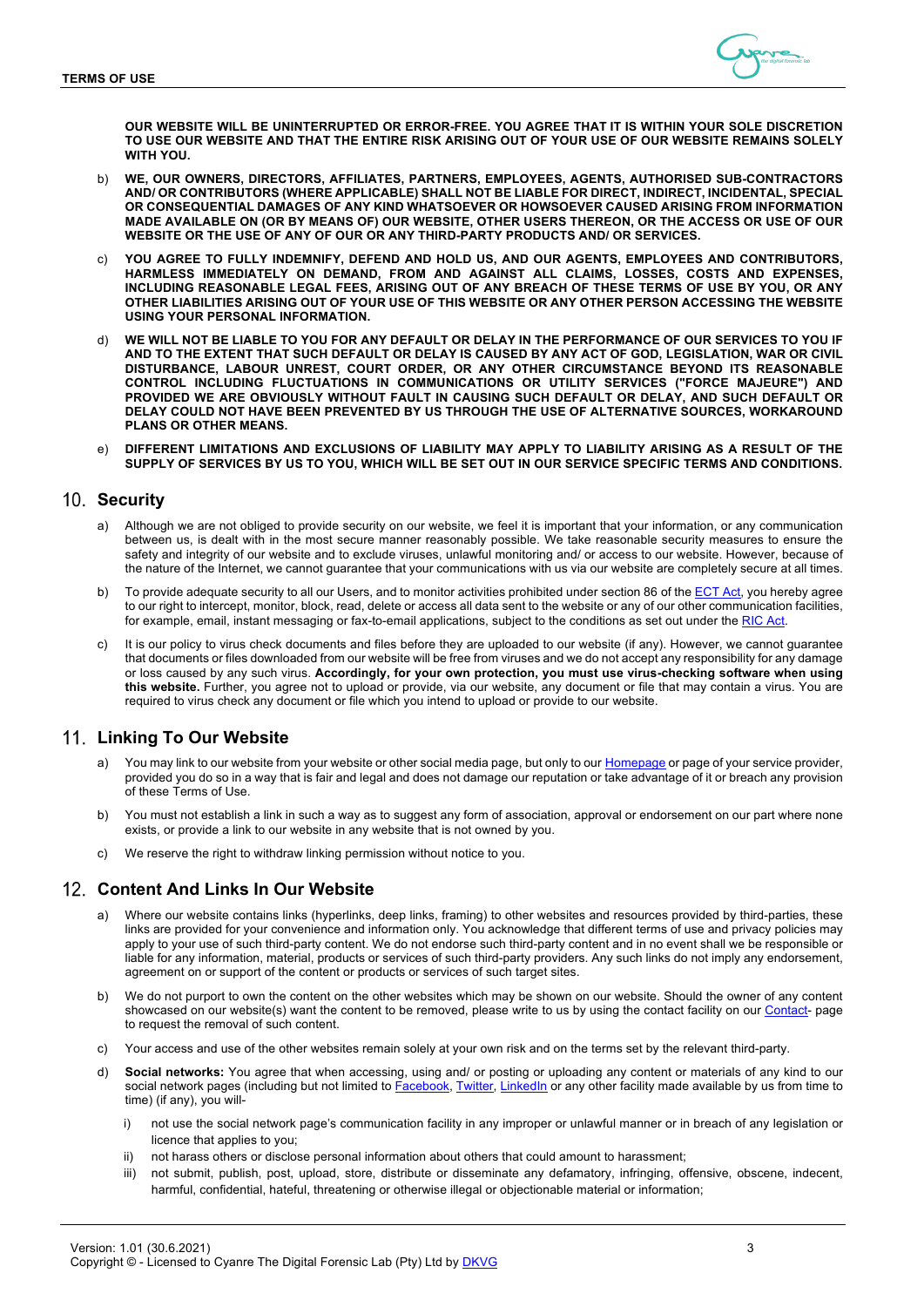

- iv) not submit, post or upload files that contain software or other material the intellectual property rights in which are owned by any third party or which are protected by rights of privacy or publicity of any third party without having received all necessary consents;
- v) not upload files that contain viruses, corrupted files, or any other software or programs that may interfere with or damage the operation of the social network page or any other computer;
- vi) not impersonate any person or entity, or falsely state or otherwise misrepresent yourself in any way;
- vii) not promote any activity that is illegal;
- viii) not use software to harvest information from the social media network page;
- ix) not submit any material which is prohibited by any applicable data protection or privacy legislation;
- x) only upload or submit material to the social network page which either you own or which you have the permission of the owner of that material to submit;
- xi) not otherwise submit, post or upload any content or materials or otherwise do anything in breach of the social media networks' Terms of Use; and
- xii) abide to the particular social network's Community Standards (Facebook) or Professional Community Policies (LinkedIn) or any other similar rules and guidelines made available by the particular social network. You agree that you shall be solely responsible for all content, information or materials of whatever nature or medium that you submit, post, upload, publish or display on or through the social media network page or transmit to or share with other users ("User Content") and you warrant and undertake that you own the intellectual property rights in and to all User Content or that you are otherwise entitled to submit the same to the page. You acknowledge and agree that we may, but are not obligated to, monitor the content (including the User Content) on the social media network page(s) and may delete or remove from the said page immediately without notice any User Content or any other content of whatever nature, for any or no reason, including without limitation, if such content in our absolute discretion is in breach of any of the rules or guidelines made available or in breach of these Terms of Use.

Social media is not a medium for conflict resolution or lodging complaints. Complaints should be sent by using our Contact -page.

### **Breach, Suspension And Termination**

- Kindly take note that it is within our discretion to determine whether there has been a breach of these Terms of Use through your use of our website. When a breach occurs, we may take such action as we deem appropriate, provided that we give reasonable notice to you.
- b) We specifically exclude any liability for our actions taken in response to a breach of these Terms of Use.
- c) All costs, charges and expenses of whatsoever nature which may be incurred by us in enforcing our rights in terms hereof including, without limitation, legal costs on the scale as between an attorney and own client and collection commission, irrespective of whether any action has been instituted, shall be recoverable from you if the above rights are successfully enforced.
- d) The obligations and liabilities of users incurred prior to the termination date of these Terms and/ or use of the Services shall survive the termination of these Terms for all purposes.
- e) No relaxation or indulgence, by either one of us to the other, shall constitute a waiver of the rights of that person and shall not preclude that person from exercising any rights which may have arisen in the past or which may arise in future.
- f) Any provision under these Terms of Use, which contemplates performance or observance subsequent to any termination, or expiration of these Terms of Use shall survive any termination or expiration of these Terms of Use and continue in full force and effect.

### **Applicable Law And Jurisdiction**

Please note that these Terms of Use, its subject matter and its formation, are governed by the laws of the Republic of South Africa. The parties further agree to the exclusive jurisdiction of the South Gauteng High Court of South Africa (Johannesburg), which shall have exclusive jurisdiction over any dispute that may arise from these Terms and Conditions.

### **Electronic Communication And Contact**

- a) Any Data Messages sent by us to you shall be deemed to have been sent from the Premises (see clause 2 above).
- b) A Data Message is deemed to be **sent**:
	- i) **By us**, at the time shown on such message, or if not so shown, at the time shown on our information system; and
	- ii) **By you**, at the time when we confirm receipt thereof.
- c) A Data Message is deemed to be received:
	- By us, only when an authorised representative responds thereto (excluding an automated response). Such acknowledgement does not give legal effect to that message, unless specifically indicated by us that it does; and
	- ii) **By you**, once it enters your information system.
- d) As provided for in terms of section 11(3) of the ECT Act, all information incorporated by the use of hyperlinks and/ or other methods of reference shall form part of these Terms of Use.
- e) **Attribution of Data Messages** You agree and warrant that any Data Message sent, from any computer or device that is owned by you or programmed by you, to us was sent by you.